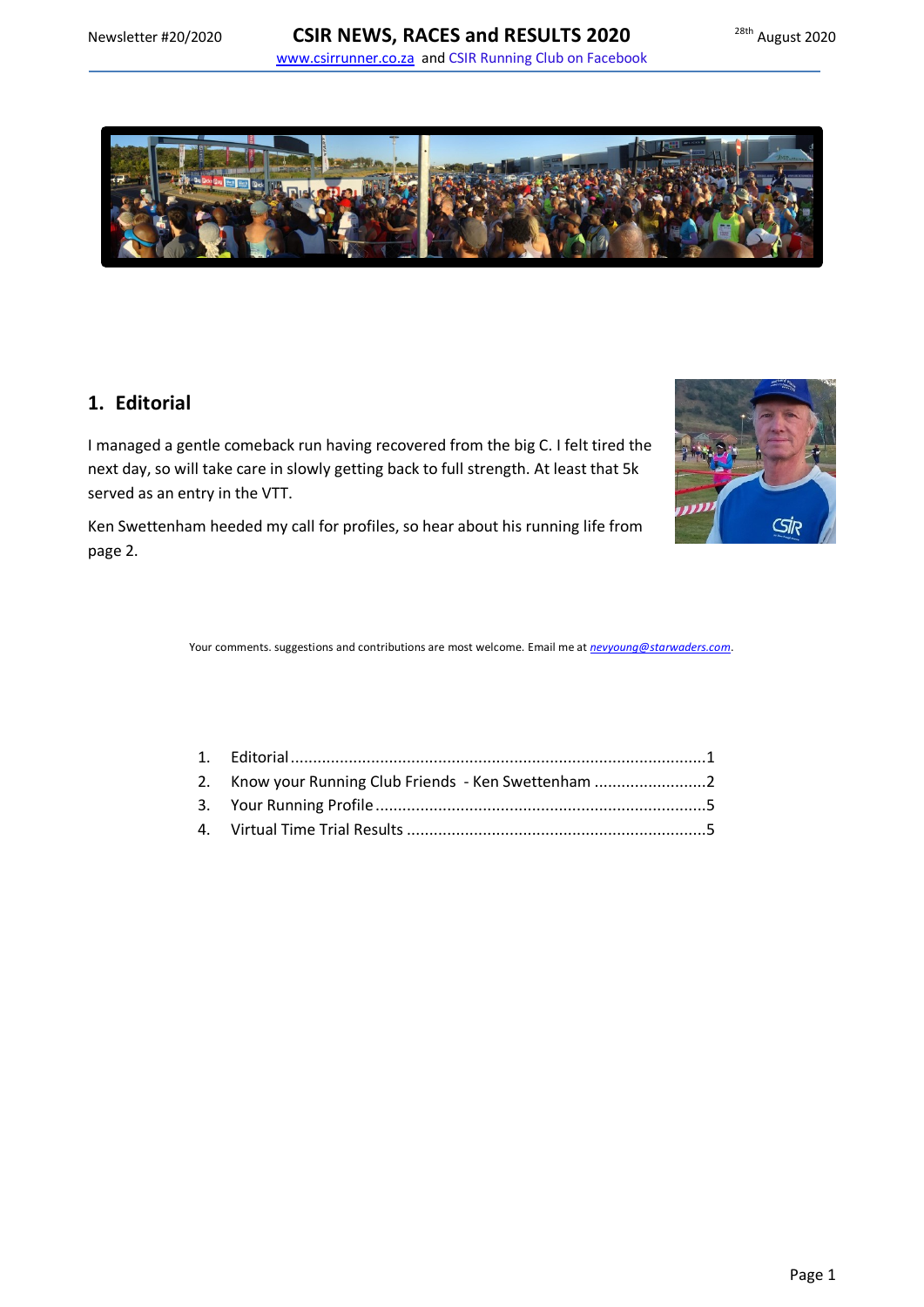### <span id="page-1-0"></span>**2. Know your Running Club Friends - Ken Swettenham**



Ken is married to Thiru. They have two children, Keeran Age 16 and Jenni Age 15. Ken also has two sons, Gavin and David from his first marriage. Gavin lives in the UK with his wife and Ken's only grandchild, Summer, who has just turned 4. David and his girlfriend live in Centurion.

Running Category? - *In the 50 to 59 Group or what they used to call "Masters". At 57-years-old, I often surprise myself that I'm still running – when I started, I never dreamed I would still be doing it at this age!*

### Qu: Professional/working field?

*Financial Adviser first and foremost, but also a Registered Tax Practitioner, specialising mainly in Personal Income Tax. However, I am currently investigating doing a Bookkeeping qualification as well to ensure the long-term sustainability of my business and to meet a need of many of my clients who have asked me for this service!*

### Qu: When did you start running?

*I 'jogged' when I felt the mood from my late 20's, but was never consistent or serious. I remember running a night race at Westgate Shopping Centre in 1993 as a bit of a dare from someone at work. Without much training, I seem to re-call finishing around 63 minutes for 10km. The catalyst for taking running up more seriously was the break-up of my first marriage in 1995. For a few months, I lived life as a bachelor – typical dinner was a takeaway Cheeseburger and chips washed down by a few beers! Needless to say, I started putting on weight. I went for my annual medical in May of that year and I was somewhat overweight, Cholesterol was high for my age and, in those days, I still smoked. My Doctor wanted to put me on a diet, but I didn't have the discipline to eat salads all the time and I told him so. So, he suggested an exercise programme, which I ignored! Approximately, two months later I won a free 3-month membership to Run / Walk for Life in a radio competition. I remembered what my Doctor had told me about exercise and thought*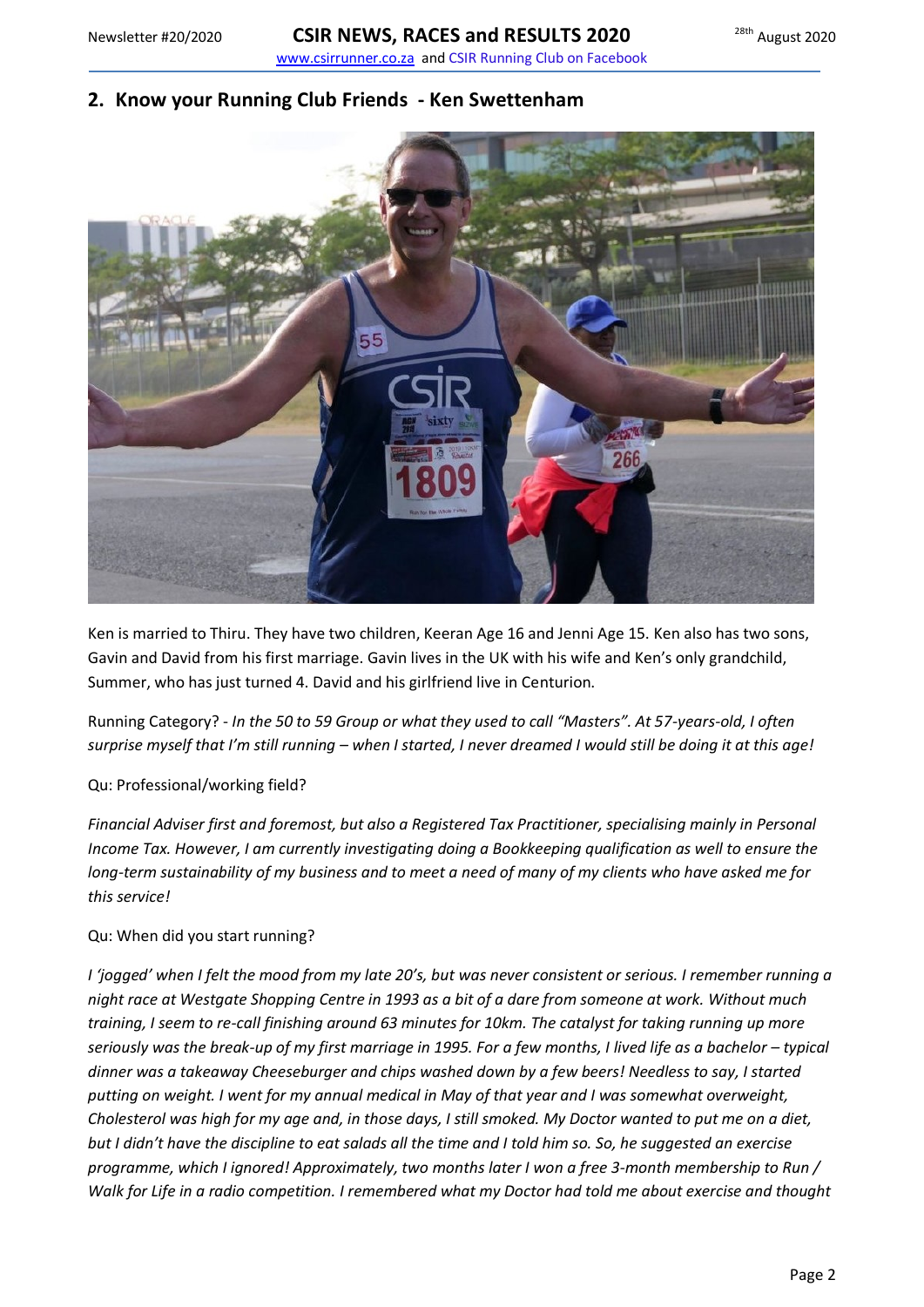*that this was a sign, so I went along to Bedfordview Run / Walk for Life and joined. That was on the 25th July 1995! After that 3-month membership expired, I was hooked and the rest, as they say, is history!*



*I originally joined Fit2000 in Bedfordview in 1996 but met Thiru in 1999 and moved to Pretoria in 2000. As Thiru worked at the CSIR at the time, I already knew one or two people from the Running Club, so it made sense to join them, especially as we lived a stone's throw away from the CSIR anyway. My first full year of membership was 2001.*

Qu: Have you run Comrades? How many times?

*Yes. Started 10 Comrades and finished 6! I first attempted it in 1998. I was a little arrogant thinking that "it's just another race" and didn't put in the necessary training for the distance. In those days, there* 

*was an 11-hour cut-off and I crossed the line, but in 11:26 – no medal for that. Tried again in 2000, when the cut-off was increased to 12-hours and went into the race with far more respect for the distance and finished comfortably in 11:16 – what still remains my best time for the race. Ran it on and off again until 2012. After failing to finish that year, I decided my Comrades days were over. I'm very grateful as a "slow" runner to have achieved 6 medals, something I never thought that I would get and I'm proud of every one of them.*

### Qu: What has been your favourite race?

*There are too many to count! When I was younger, I really enjoyed the "big" events such as Comrades, Two Oceans, Loskop Ultra, Om-die-Dam and I even ran the London Marathon in 1998. Last year, I had the privilege of running the New York City Marathon, which was an incredible experience. As I've gotten older, I've started preferring the smaller races – mainly those outside of Gauteng. The one race that I ran last year which I thoroughly enjoyed, even though it was hot and tough was the God's Window Half-Marathon in Graskop.*

Qu: What do you regard as the peak of your performances in races?

*I ran my very best between January and Comrades in 2000. I achieved what are still my all-time PB's in all distances from 32km upwards during that period. I didn't realise at the time that it would be the best that I would ever run, otherwise I may have enjoyed it more. During that period I ran the Loskop Ultra in April 2000 in 5:15 – certainly the my personal best performance of any race anywhere. I went through 42km in that race in 4:18 – my best ever marathon time! It* 



*was such a wonderful day and I felt that I could have run forever at that pace. My 2nd best 50km time was 5:25, so it was a huge PB at the time.*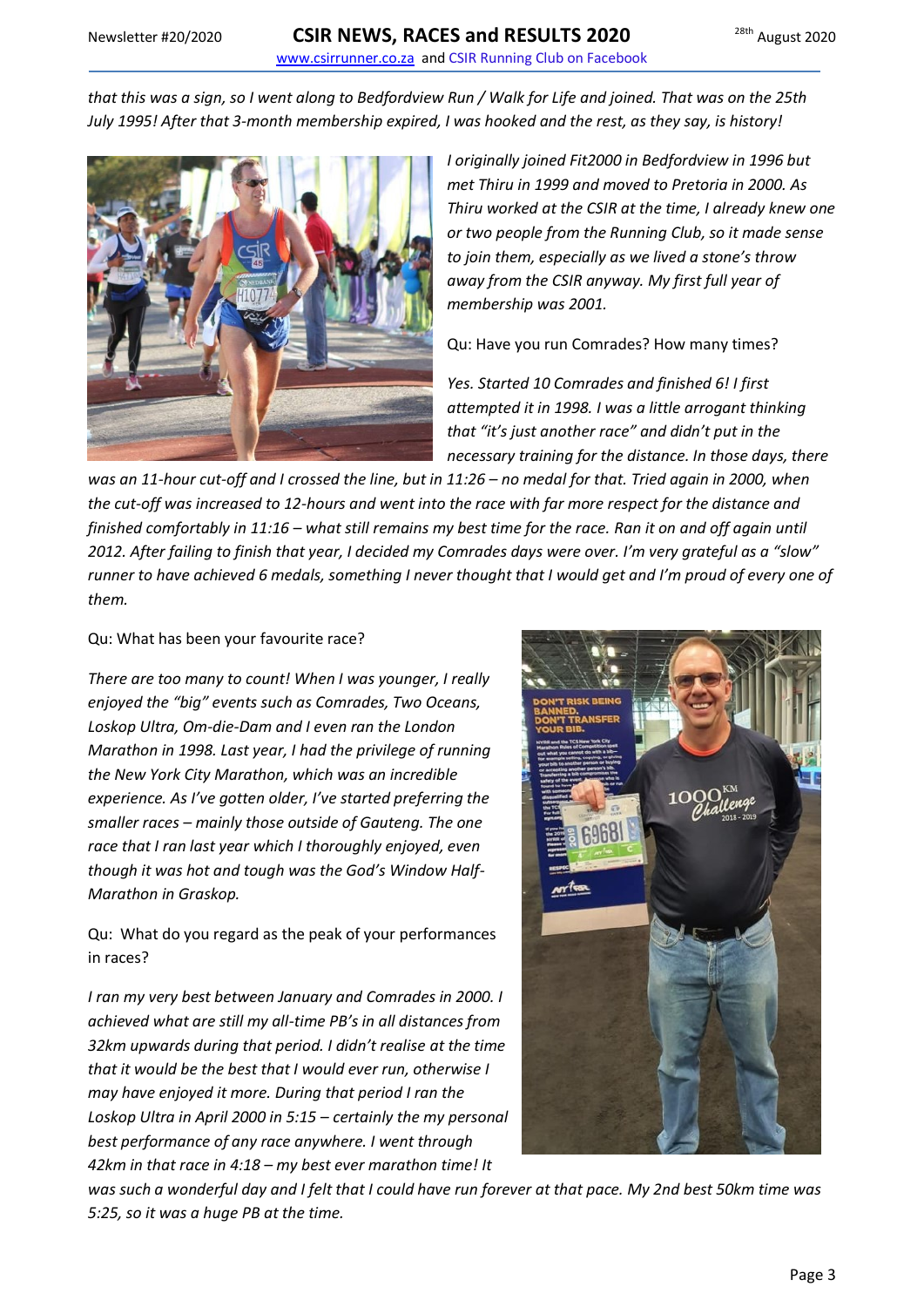Qu: What are your PBs for Comrades, 42km, 21km, 10km?

*Comrades 11:16 in 2000. My best "Marathon" time was 4:18 during the Loskop Ultra in 2000 as described*  above. In an actual 42km, I did 4:19 at the Flexicon Marathon in Witbank also in April 2000 - a small once*off marathon. For shorter distances, I was running better when I was younger – with a PB of 1:56 at the Jaguar Half-Marathon in September 1998 on a suspect short-course (no GPS in those days) and I could never break 50 minutes on a 10km, with an all-time PB of 50:57 at the Florida 10km night race, also around September 1998.*

Qu: Do you have any particular aims for your running in the future?

*I've achieved so much and more than I would ever have believed in my early days of running, so there are far fewer goals now. I've run 7 Two Oceans Half-Marathon's and would like to get to 10 of that race and I have been a dedicated entrant into the 1000km Challenge competition since 1997. They do a special trophy called the "Round the World" trophy, which is awarded when you've run a total of 40075km in the competition – the distance of the circumference of the Equator! I'm about 2300km short of that total, so when races start again, I'll be chipping away at that. Only 14 people have achieved it so far, so it is rather exclusive.*

*After New York, I'm not sure if I have another Marathon in me, but if International Travel opens up again at some point and marathons re-start before I get too old, I think I'd like to do at least one more International Marathon – Berlin, Rotterdam, Paris, Prague – it doesn't really matter, whichever one I can get an entry into!*

*If someone had told me when I joined Run / Walk for Life in 1995 what a journey I was starting and what I would do over the years, I would never have believed them! My initial goal was to run 5km without walking! I did that in October 1995 at a fun run, for the first time. The sport helped me give up smoking in 1998, for which I am very grateful and I've made so many friends through the sport and I cannot count the wonderful people that it has brought into my life. People who remain friends, even those who have stopped running for various reasons, remain friends. Now, I hope to be able to continue for as long as my legs will carry me, despite getting slower as one gets older. Long may we continue.*